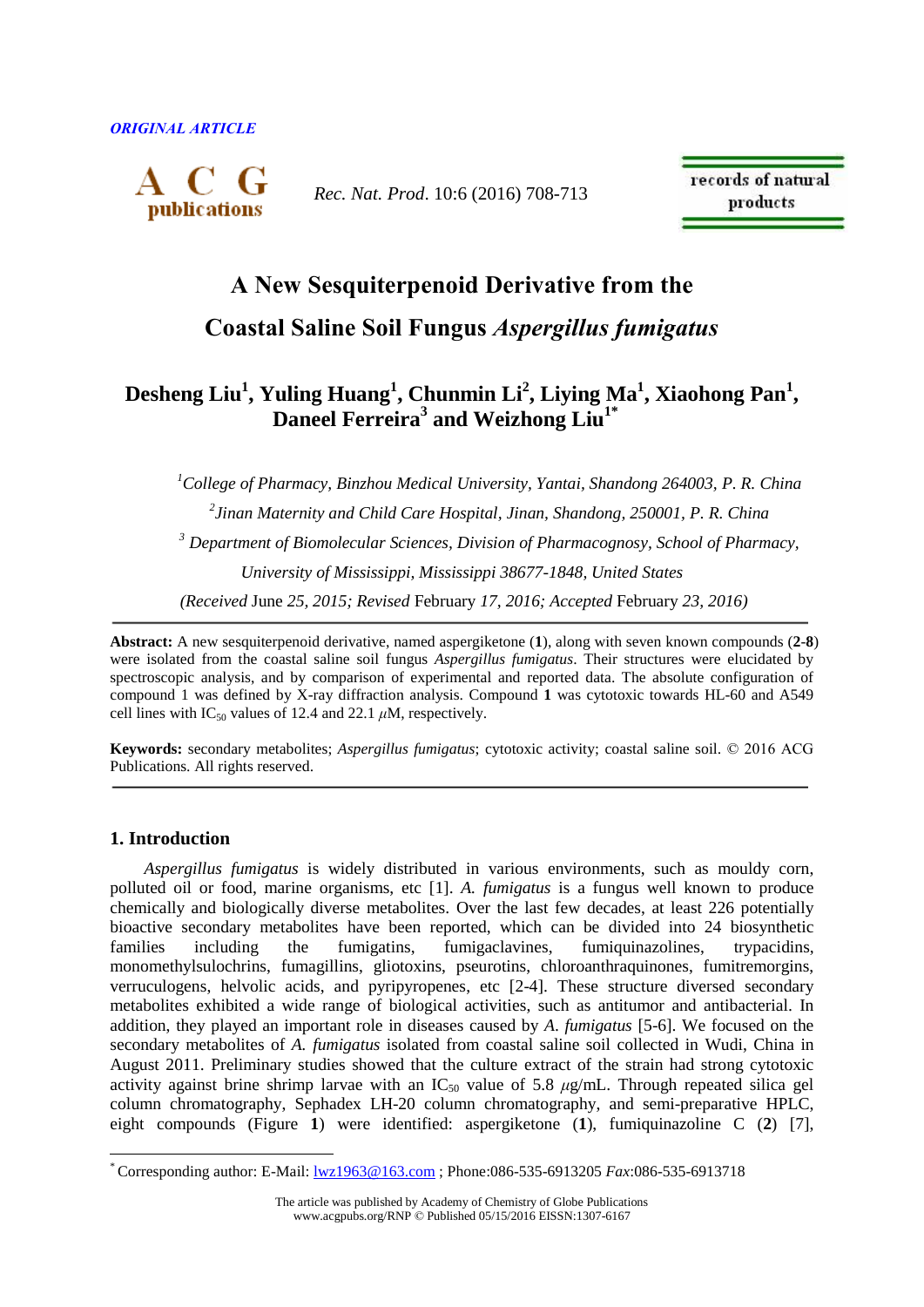fumitremorgin C [8], cyclotryprostatins A (**4**) [9], fumiquinazoline B (**5**) [10], demethoxyfumitremorgin C (**6**) [11-12], tryprostatin A (**7**) [13], and pseurotin A (**8**) [13-14]. The cytotoxic activities against HL-60 and A549 cell lines of compound **1** were evaluated by the MTT method.



## **2. Materials and Methods**

#### *2.1.General*

UV spectra were recorded on a TU-1091 spectrophotometer. IR spectra were taken on a Nicolet 6700 spectrophotometer using Attenuated Total Reflection (ATR) method. NMR spectra were recorded on a Bruker AV-400 spectrometer using TMS as internal standard. HR-ESI-MS data were recorded on a Q-TOF Ultima GLOBAL GAA076 LC mass spectrometer. Single crystal diffraction spectra were obtained on a Bruker SMART CCD 1000 X-ray diffractometer. Semipreparative HPLC was performed on a SHIMADZU LC-6AD Liquid Chromatograph with SPD-20A Detector, using an ODS column [HyperClone 5  $\mu$ m ODS (C<sub>18</sub>) 120A, 250 × 10 mm, Phenomenex, 4 mL·min<sup>-1</sup>]. All cell lines were purchased from the Type Culture Collection of the Chinese Academy of Sciences (Shanghai, China).

#### *2.2. Microorganism Material*

The strain of *A. fumigatus* was isolated from marine mud collected from coastal saline soil in Wudi, Shandong province, China in August 2011 and the working strain was identified on the basis of sequence analysis of the ITS region of the 16S rDNA. A voucher specimen was deposited in our laboratory with the number LDS20110826AF.

#### *2.3. Fermentation and Isolation*

Spores were directly inoculated into 500-mL Erlenmeyer flasks containing 180 mL fermentation media (glucose 20 g, maltose 10 g, mannitol 10 g, yeast extract 3 g,  $KH_2PO_4$  0.5 g,  $MgSO_4$ ·7H<sub>2</sub>O 0.3 g, dissolved in 1 L sea water). The cultures were incubated at 28 ℃ on a rotary shaker at 165 rpm for 7 days. The whole broth (20 L) was filtered through cheesecloth to separate the broth supernatant and mycelia. The former was extracted with ethyl acetate, while the latter was extracted with CH3OH. The CH3OH extract was evaporated under reduced pressure to afford an aqueous solution, and then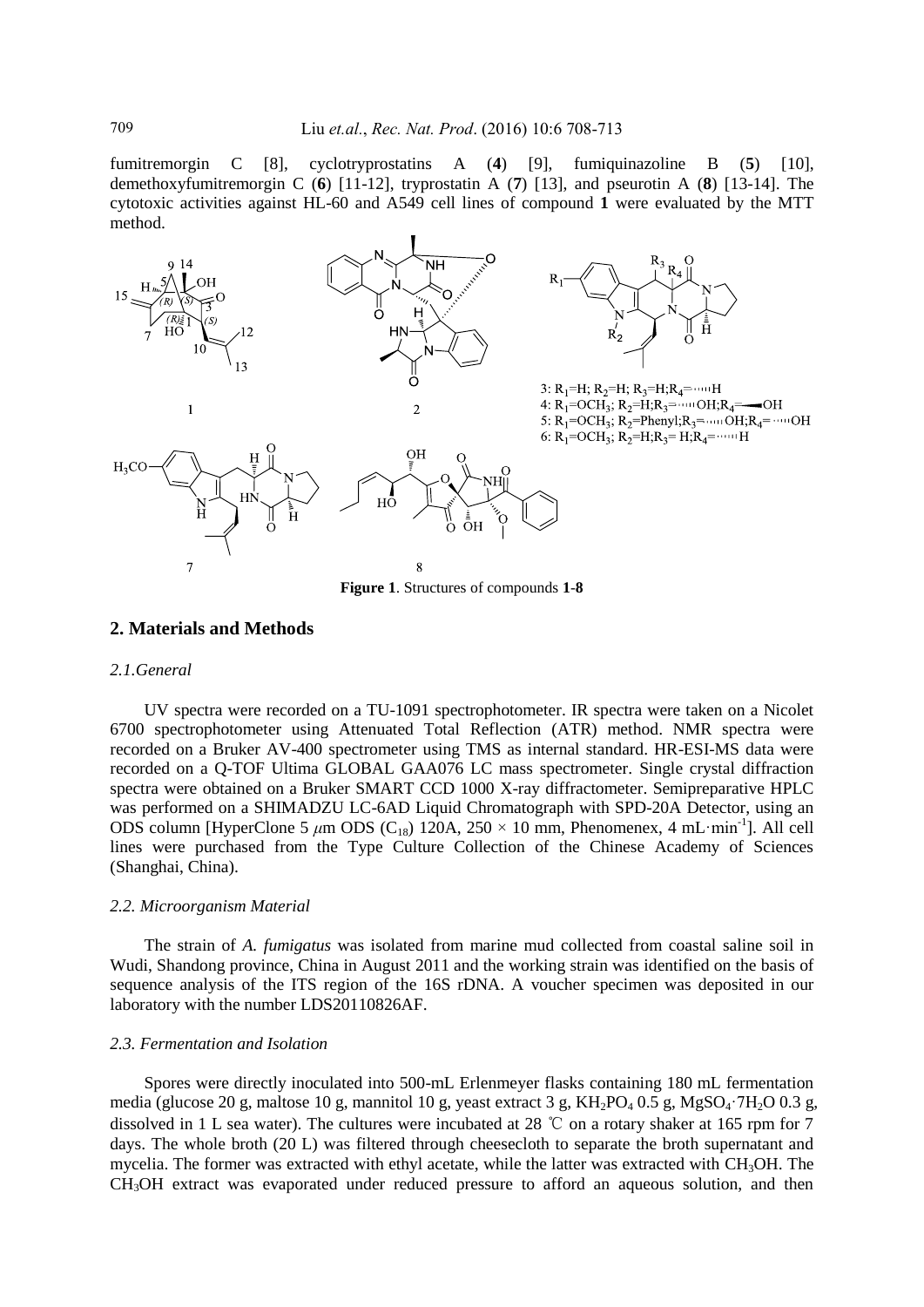extracted with ethyl acetate. The two ethyl acetate extracts were combined and concentrated under reduced pressure to give a crude extract (22 g).

The crude extract was subjected to silica gel CC, eluted with CHCl<sub>3</sub>-CH<sub>3</sub>OH (100 : 1→0 : 1) to give 12 fractions (*Fr1*-*Fr12*). Compound **1** was obtained from *Fr5* as colorless block crystals (9.0 mg). Compound **8** (40 mg) was obtained as a white precipitate from *Fr6*. *Fr6* was further separated on Sephadex LH-20 column chromatography with CH3OH, and compound **2** (14 mg) was obtained as white crystals. *Fr7* was separated on a silica gel column using CHCl<sub>3</sub>-CH<sub>3</sub>OH (50:1, v/v) as mobile phase into four subfractions (*Fr7.1*- *Fr7.4*), and compounds **3** (10 mg) and **4** (11 mg) was obtained from *Fr7.2* and *Fr7.3* as white precipitates, respectively. *Fr8* was separated by silica gel CC over silica gel using CHCl<sub>3</sub>-CH<sub>3</sub>OH (50:1, v/v) as mobile phase, to afford compounds  $5(12 \text{ mg})$  and  $7(9 \text{ mg})$ . *Fr9* was separated on a Sephadex LH-20 column eluted with methanol, to give six subfractions  $(Fr9.1-Fr9.6)$ .  $Fr9.3$  was purified by RP-HPLC using CH<sub>3</sub>OH-H<sub>2</sub>O (45:55), to afford compound 6 (8) mg, retention time was 14 min).

#### **3. Results and Discussion**

#### *3.1. Structure elucidation*

Compound **1** was obtained as colorless block crystals (m.p. 87.5 ℃) in methanol. The molecular formula of 1 was determined to be  $C_{15}H_{22}O_3$  with five indices of hydrogen deficiency by HR-ESI-MS  $(m/z 249.1497$  [M - H], cald. 249.1496) and NMR data (Table 1). The IR spectra showed absorptions for hydroxyls (3433 and 3321 cm<sup>-1</sup>), carbonyl (1699 cm<sup>-1</sup>), and olefinic (1651 cm<sup>-1</sup>) functionalities. The <sup>1</sup>H NMR data (Table 1) displayed the presence of three methyl proton signals  $\lceil \delta 1.03 \rceil$  (3H, *s*), 1.54 (3H, *s*), 1.75 (3H, *s*)], four methylenes [*δ* 2.06 (1H, *dd*, *J* = 15.4, 5.4 Hz), 1.60 (1H, *dd*, *J* = 15.4, 5.4 Hz); 1.84 (1H, *m*), 1.23 (1H, *m*); 2.67 (1H, *d*, *J* = 12.0 Hz), 1.51 (1H, *m*); 4.69 (1H, *s*, *brs*), 4.74 (1H, *s*, *brs*)], three methines [*δ* 3.75 (1H, *d*, *J* = 9.4 Hz), 2.56(1H, *brs*), 5.18 (1H, *d*, *J* = 9.4 Hz)] and two hydroxyl protons. The analysis <sup>13</sup>C NMR spectra showed 15 signals corresponding to one carbonyl carbon ( $\delta$  210.0), four olefinic carbons ( $\delta$  146.5, 134.9, 118.3 and 111.2), two oxygenated tertiary carbon atoms ( $\delta$  73.6 and 73.3), two methines ( $\delta$  55.5 and 52.4), three methylenes ( $\delta$  39.3, 35.5), and 28.8), three methyls  $(\delta 26.1, 21.7,$  and 18.5). One carbonyl group and two pairs of double bonds accounted for three indices of hydrogen deficiency, and the remaining two indices indicated the presence of two of ring systems in compound **1**. Further interpretation of the HMBC data showed correlations from H-C (12) to C (10), C (11) and C (13), H-C (13) to C (10), C (11) and C (12), indicative of the presence of an isobutenyl unit (fragment A, Figure **2**) in compound **1**. Similarly, the HMBC correlations from H-OH (1) to C (1), C (2), C (8) and C (9), H-C (2) to C (1), C (3), C (8) and C (9), H-C (14) to C (3), C (4) and C (5), H-OH (4) to C (3), C (4), C (5), C (6) and C (14), H-C (5) to C (3), C (4), C (5) and C (9), H-C (9) to C (1), C (2), C (3), and C (8), H-C (8) to C (1), C (2) and C (9) established the bicyclic moiety B (Figure **2**). Fragment C (Figure **2**) was also deduced via the HMBC correlations from H-C (15) to C (5), C (6) and C (7), H-C (7) to C (15). The HMBC correlations from H-C (2) to C (10) and C (11) suggested that the isobutenyl was located at C (2). Also, the HMBC correlations from H-C (5) to C (6), H-C (9) to C (6) established the C (6)-C (5) linkage. According to the indices of hydrogen deficiency, there should be another ring indicative of the C (7)-C (8) linkage. Therefore, the 2D structure of **1** was tentatively assigned as shown in Figure **1**.



**Figure 2**. Fragments A-C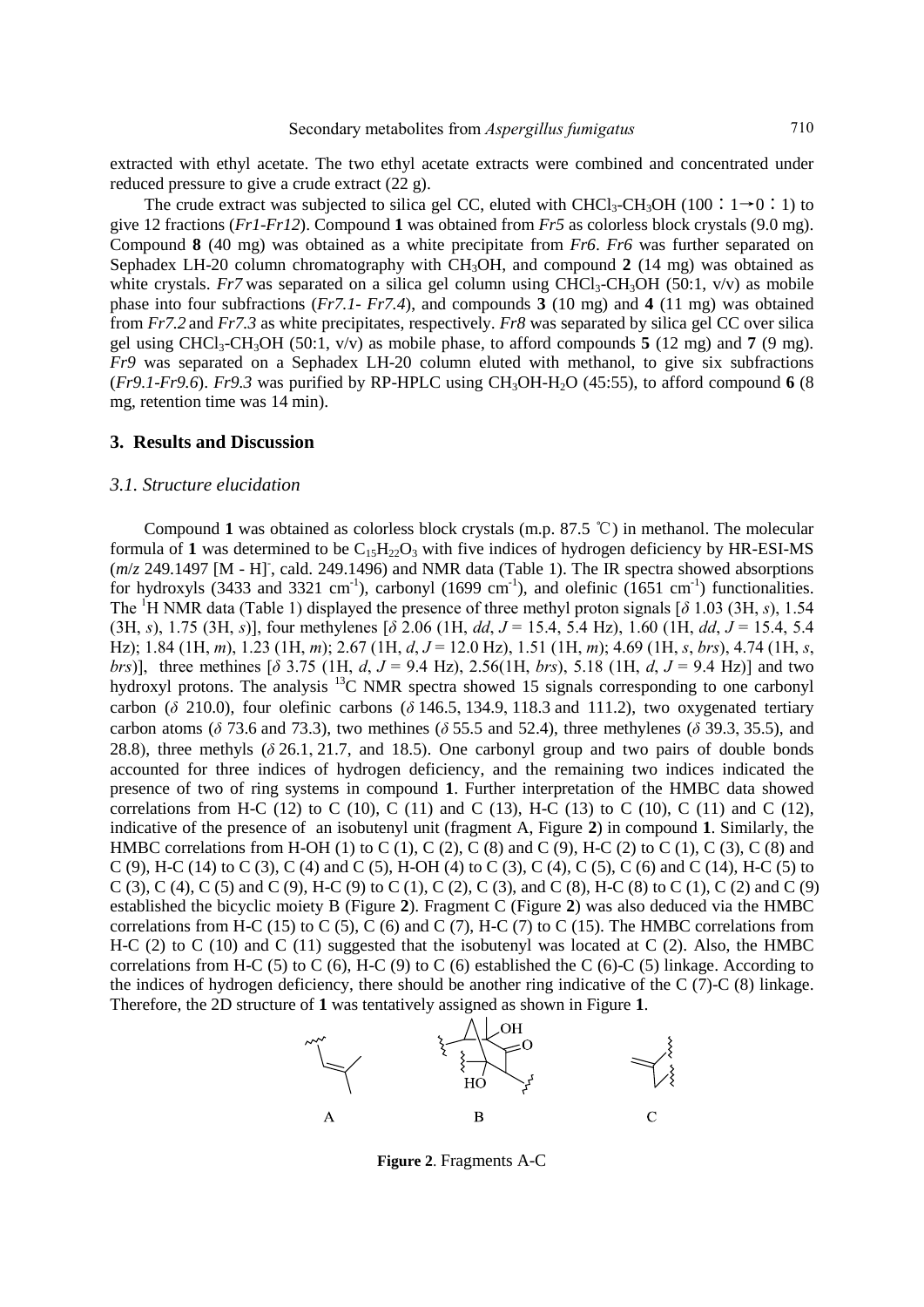However, compound 1 contained four stereogenic carbon centers: C (1), C (2), C (4), and C (5). Two of these centers lacked protons, which severely hindered the NMR-based absolute configurational assignments. These problems were solved by single crystal diffraction X-ray analysis using CuK $\alpha$  radiation, and the resulting ORTEP drawing is presented in Figure 3. Based on the crystallographic analysis, the absolute configuration of compound **1** was defined as 1*R*, 2*S*, 4*S*, 5*R*. Thus, compound **1** was given the trivial name, aspergiketone. Crystallographic data of **1** have been deposited in the Cambridge Crystallographic Data Center (no. CCDC 0001000242420). These data can be obtained free of charge from the Cambridge Crystallographic Data Centre via www.ccdc.cam.ac.uk/data\_request/cif. This is the first report of a sesquiterpenoid derivative from *A*. *fumigatus*.



**Figure 3**. ORTEP drawing of the crystal structure of compound **1**

**Table 1.** <sup>1</sup>H (400 MHz) and <sup>13</sup>C NMR (100 MHz) Spectroscopic Data of Compound **1** (in DMSO- $d_6$ , in *ppm*, *J* in Hz) and Diagnostic HMBC cross peaks.

| Position       | $\delta_{\rm H}$                                                     | $\delta_{\rm C}$ | <b>HMBC</b>                           |
|----------------|----------------------------------------------------------------------|------------------|---------------------------------------|
| 1              |                                                                      | 73.6             |                                       |
| 2              | 3.75 (1H, $d, J = 9.4$ )                                             | 55.5             | C-1, C-3, C-8, C-9, C-10, C-11        |
| 3              |                                                                      | 210              |                                       |
| $\overline{4}$ |                                                                      | 73.3             |                                       |
| 5              | $2.56$ (1H, <i>brs</i> )                                             | 52.4             | $C-3$ , $C-4$ , $C-6$ , $C-9$         |
| 6              |                                                                      | 146.5            |                                       |
| 7              | 2.06 (1H, $dd, J = 15.4, 5.4$ )<br>$1.60$ (1H, dd, $J = 15.4$ , 5.4) | 28.8             | $C-15$                                |
| 8              | $1.84$ (1H, m)<br>$1.23$ (1H, m)                                     | 35.5             | $C-1, C-2, C-9$                       |
| 9              | $2.67$ (1H, $d, J = 12.0$ )<br>$1.51$ (1H, m)                        | 39.3             | $C-1$ , $C-2$ , $C-5$ , $C-6$ , $C-8$ |
| 10             | 5.18 (1H, $d, J = 9.4$ )                                             | 118.3            |                                       |
| 11             |                                                                      | 134.9            |                                       |
| 12             | $1.54$ (3H, s)                                                       | 18.5             | C-1, C-3, C-10, C-11, C-13            |
| 13             | $1.75$ (3H, s)                                                       | 26.1             | C-1, C-3, C-10, C-11, C-12            |
| 14             | $1.03$ (3H, s)                                                       | 21.7             | $C-3$ , $C-4$ , $C-5$                 |
| 15             | $4.74$ (1H, s, brs)<br>$4.69$ (1H, s, brs)                           | 111.3            | $C-5$ , $C-6$ , $C-7$                 |
| $1-OH$         | $4.46$ (1H, s)                                                       |                  | $C-1$ , $C-2$ , $C-8$ , $C-9$         |
| $4-OH$         | $5.58$ (1H, s)                                                       |                  | C-3, C-4, C-5, C-6, C-14              |

*Crystal data and structure refinement for compound 1*: The molecular formula of compound **1** was  $C_{15}H_{22}O_3$ , fw = 255.33, orthorhombic space group P2<sub>1</sub>2<sub>1</sub>2<sub>1</sub>, unit cell dimensions a = 6.72260(10) Å, **b** = 11.26120(10) Å, **c** = 19.1305(2) Å,  $V = 1448.27(3)$  Å<sup>3</sup>,  $\alpha = \beta = \gamma = 90^\circ$ ,  $Z = 4$ ,  $\rho_{\text{calc}} = 1.148$ mg/mm<sup>3</sup>, crystal size was  $0.36 \times 0.32 \times 0.26$  mm,  $\theta$  range for data collection was 4.56 to 69.58°, T =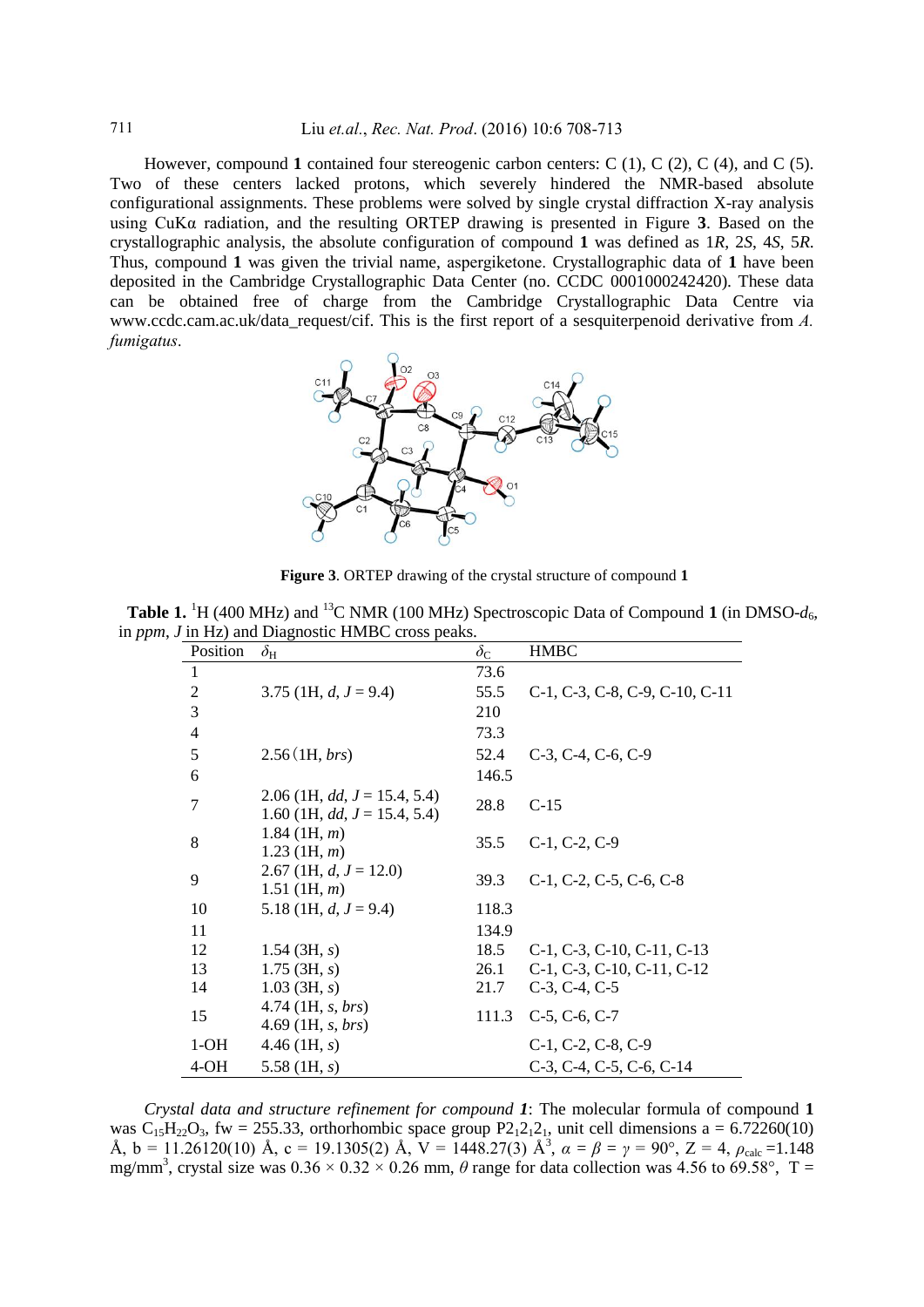150(2),  $\mu = 0.628$  mm<sup>-1</sup>, F(000) = 544, Goodness-of-fit on F<sup>2</sup> = 1.050. The structure was solved by direct methods (SHELXS-97) and expanded using Fourier techniques (SHELXS-97). The final cycle of full-matrix least-square refinement was based on 20173 unique reflections and 168 variable parameters and converged with unweighted and weighted agreement factors of  $R1 = 0.0265$ , and wR2  $= 0.0677$  [I>2σ (I)].

### *3.2. Cytotoxicity activity*

Compound **1** was subjected to cytotoxic evaluation against HL-60 and A-549 cell lines employing the MTT method [15]. Cell lines were cultured in RPMI-1640 medium supplemented with 10% FBS under a humidified atmosphere of 5%  $CO_2$  and 95% air at 37 °C.

Compound 1 exhibited a cytotoxicity against HL-60 and A-549 cells with  $IC_{50}$  values of 12.4 and 22.1 *μ*M, respectively.

#### **Acknowledgments**

This work was financially supported by the Shandong Provincial Natural Science Foundation of China (No. ZR2013HM042), and the National Natural Science Fund of China (No. 31270082)

#### **Supporting Information**

Supporting Information accompanies this paper on<http://www.acgpubs.org/RNP>

## **References**

- [1] S. L. Robinson, D. G. Panaccione (2012). Chemotypic and genotypic diversity in the ergot alkaloid pathway of *Aspergillus fumigates*, *Mycologia*. **104**, 804-812.
- [2] J. C. Frisvad, C. Rank, K. F. Nielsen and T. O. Larsen (2009). Metabolomics of *Aspergillus fumigates*, *Med Mycol*. **47** (Supplement 1), S53-S71.
- [3] N. Shigeo, K. Hisayoshi, and M. Naoko (1976). Isolation of β-trans-bergamotene from *Aspergillus fumigatus*, a fumagillin producing fungi, *Tetrahedron Lett*. **17**, 4625-4626.
- [4] K. C. König, S. Kirstin, S. Volker, H. Fabian, N. Sandor, A. A. Brakhage and C. Hertweck (2013). Bacterium induces cryptic meroterpenoid pathway in the pathogenic fungus *Aspergillus fumigates*, *Chem.Bio.Chem*. **14**, 938-942.
- [5] H. C. Lin, Y. H. Chooi, S. Dhingra, W. Xu, A. M. Calvo and Y. Tang (2013). The fumagillin biosynthetic gene cluster in *Aspergillus fumigatus* encodes a cryptic terpene cyclase involved in the formation of βtrans-Bergamotene, *J. Am. Chem. Soc*. **135**, 4616-4619.
- [6] S. A. Waksman (1944). Purification and antibacterial activity of fumigacin and clavacin, *Science*. **99**, 220-221.
- [7] J. Y. Liu, Y. C. Song, Z. Zhang, Z. J. Guo, W. X. Zou and R. X. Tan (2004). *Aspergillus fumigatus* CY018, an endophytic fungus in Cynodon dactylon as a versatile producer of new and bioactive metabolites, *J. Biotechnol*. **114**, 279-287.
- [7] B. B. Snider, H. Zeng (2003). Total synthesis of (-)-fumiquinazolines A, B, C, E, H, and I. Approaches to the synthesis of fiscalin A, *J. Org. Chem*. **68**, 545-563.
- [8] F.Y. Sun, G. Chen, J. Bai, W. Li, Y.H. Pei (2012). Two new alkaloids from a marine-derived fungus *Neosartorya* sp.HN-M-3, *J.Asian.Nat.Prod.Res*. **14**:1109-1115.
- [9] J. Liu, Z. J. Yang, and Z. H. Meng (1996). The isolation, purification and identification of fumitremorgin B produced by *Aspergillus fumigates*, *Biomed. Environ. Sci*. **9**, 1-11.
- [10] B. B. Snider, H. Zeng (2000). Total syntheses of (-)-fumiquinazolines A, B, and I. *Org. Lett*. **2**, 4103- 4106.
- [11] C. B. Cui, H. Kakeya, G. Okada, R. Onose and H. Osada (1996). Novel mammalian cell cycle inhibitors, tryprostatins A, B and other diketopiperazines produced by *Aspergillus fumigatus*.Ⅰ. Taxonomy, fermentation, isolation and biological properties, *J. Antibiot*. **49**, 527-533.